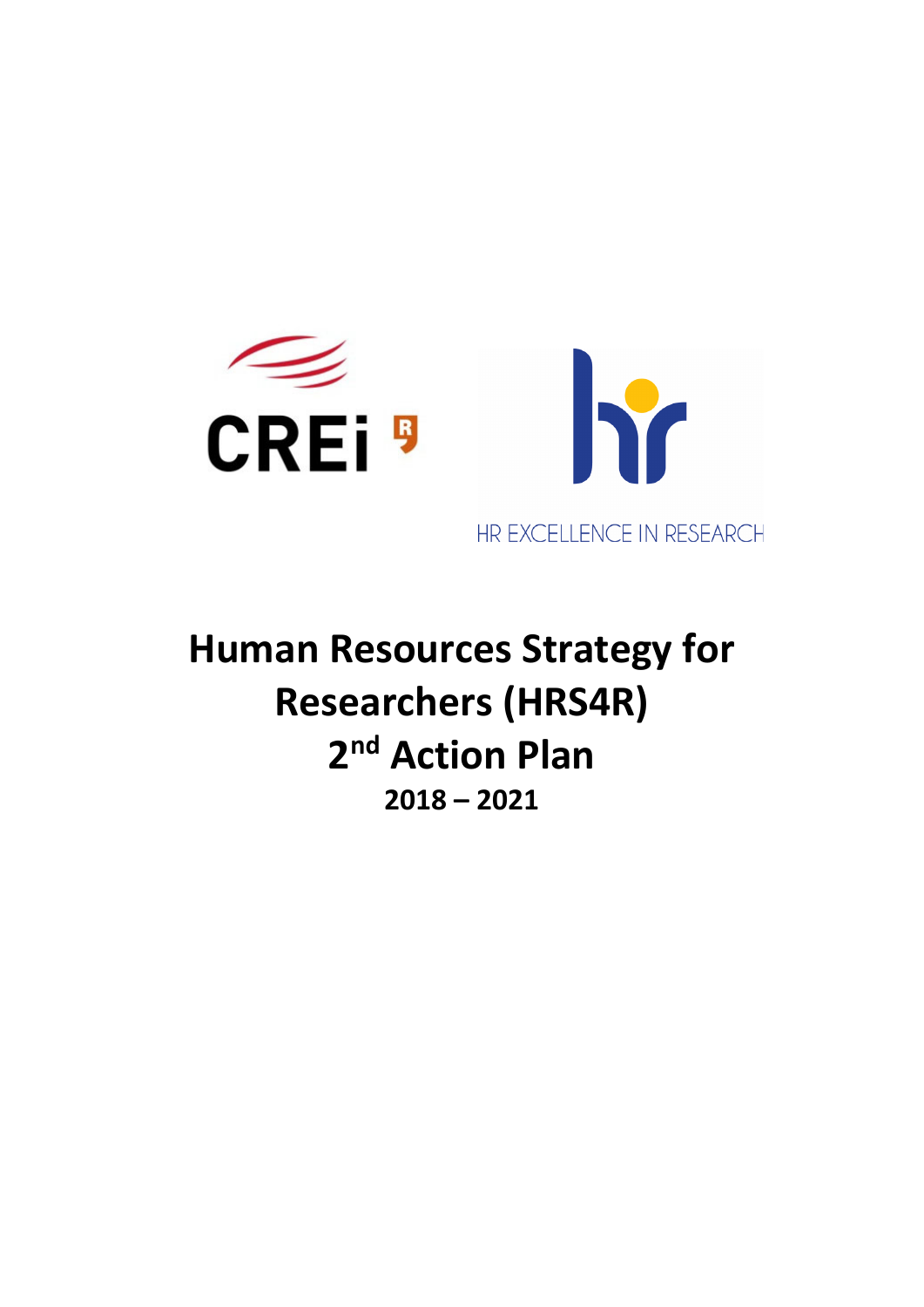

#### **INDEX**

| 0. BACKGROUND                             |  |
|-------------------------------------------|--|
| 1. METHODOLOGY                            |  |
| 2. FOLLOW-UP OF THE 1ST HRS4R ACTION PLAN |  |
| 3. 2 <sup>ND</sup> HRS4R ACTION PLAN      |  |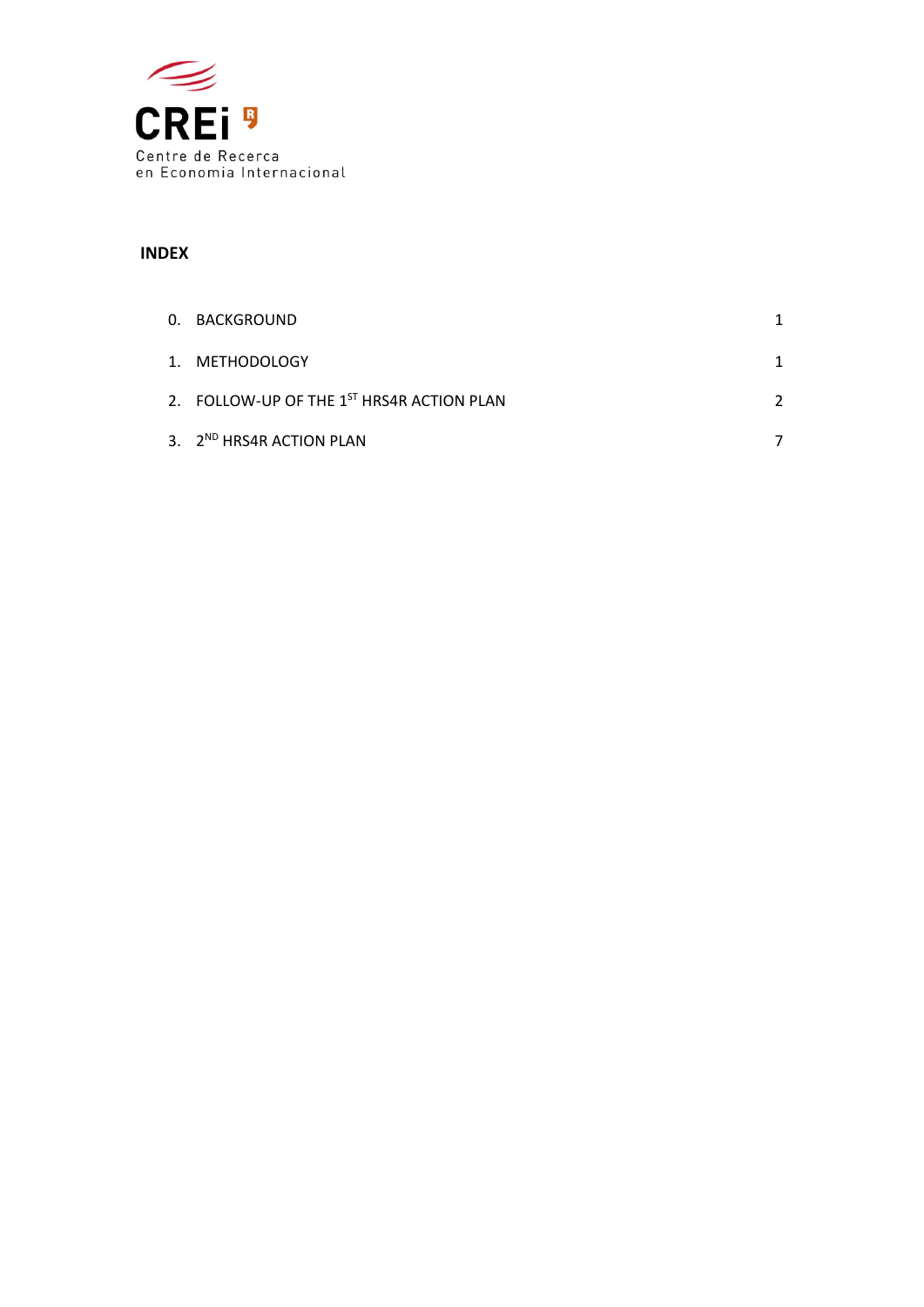

### **0. BACKGROUND**

- ‐ In 2014 the Centre de Recerca en Economia Internacional (CREI) endorsed the European Charter for Researchers and the Code of Conduct for the Recruitment of Researchers.
- Following this commitment, CREI started the process to participate in the Human Resources Strategy for Researchers (HRS4R) initiative to make CREI a more attractive workplace for researchers at all levels.
- ‐ On November 26, 2015, after submitting its first HRS4R Action Plan (for the period 2015 – 2019), CREI received the HRS4R award from the European Commission.
- The first HRS4R Action Plan (for the period 2015 2019) was produced after carrying out an internal gap analysis, with the active involvement of all CREI researchers. This first action plan identified a number of key areas for change and further development.
- In 2018 CREI submitted the interim assessment (see Annex 1) and the OTM-R checklist (see Annex 2) to the HRS4R external assessors. After their review, the external assessors concluded that "The organization is, for the most part, progressing with appropriate and quality actions as described in its Action Plan, but could benefit from alterations as advised through the Assessment process. There is some evidence that the HRS4R is further embedded" (see Annex 3).

#### **1. METHODOLOGY**

At present CREI's personnel consists of:

- ‐ 4 CREI Senior Researchers (one of them is also the CREI Director)
- ‐ 5 CREI Junior Researchers
- ‐ 3 CREI Associate Researchers (part‐time dedication)
- ‐ 3 Research Assistants (\*)
- ‐ 1 Visitor
- ‐ 1 Business Manager (who is also doing the function of Research Projects Manager as this position is vacant)
- ‐ 3 Administrative Support Staff

(\*) Whose contracts are linked to research grants and who, for this reason, don't belong to what we understand as "CREI structure".

Due to the small size of CREI, we have continued with the approach followed in previous years, holding periodic meetings with all researchers and the Business Manager to analyze the implementation of the  $1<sup>st</sup>$  HRS4R Action Plan and the comments and suggestions made by the external assessors. In addition, we have reflected on the actions to be undertaken once we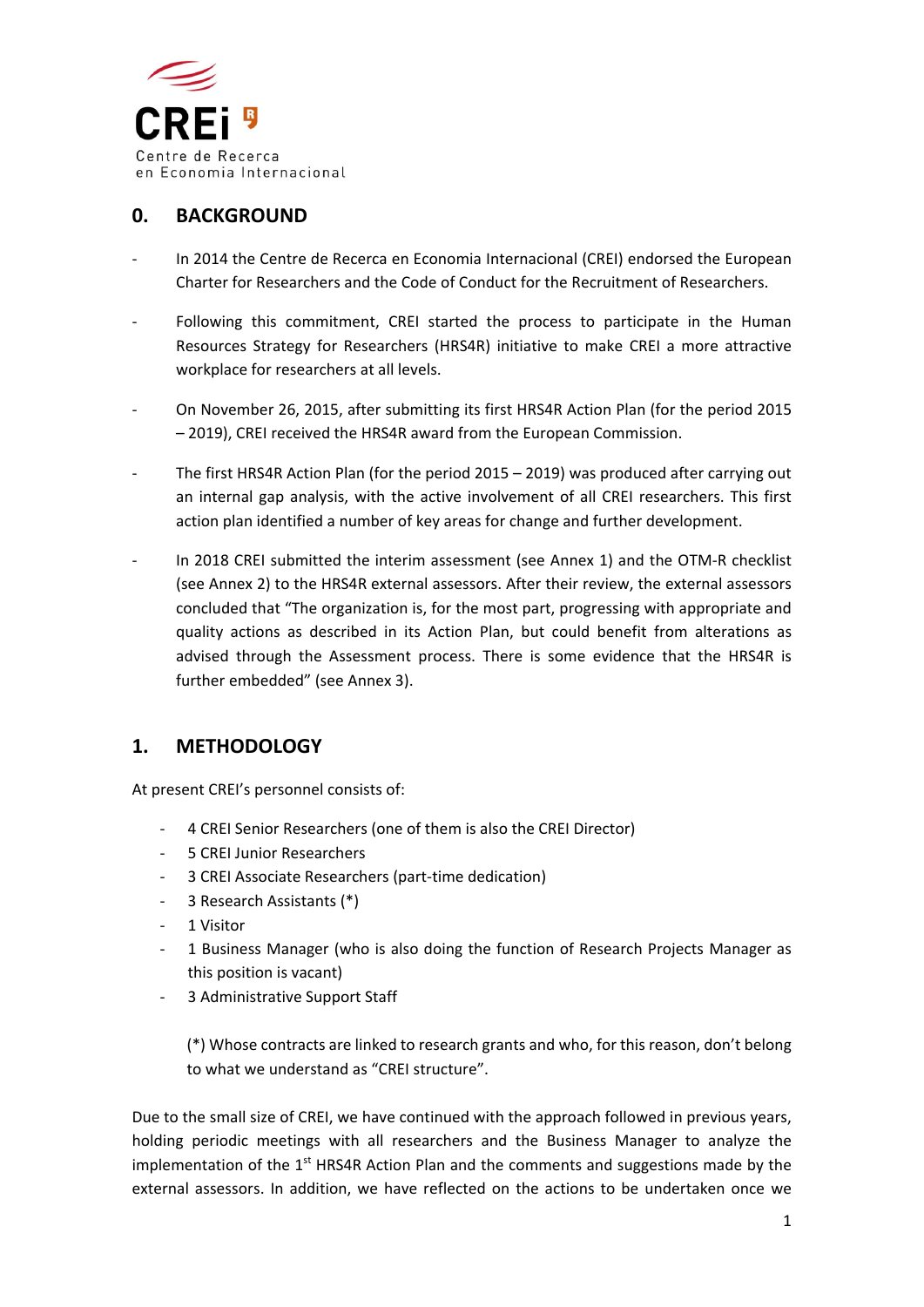

complete successfully this 2<sup>nd</sup> HRS4R Action Plan. The small size of CREI is an important fact to deal with when we plan the next steps.

# **2. FOLLOW‐UP OF THE 1ST HRS4R ACTION PLAN**

This is the visual summary of the current status of the proposed actions included in the 1<sup>st</sup> HRS4R Action Plan:

| COMPLETED   |
|-------------|
| IN PROGRESS |
| NOT STARTED |

| <b>Title action</b>                                                                                                     |
|-------------------------------------------------------------------------------------------------------------------------|
| I.1.i. Attend every year the Meetings of the Allied Social Science Associations to interview potential candidates.      |
| (Principle 12)                                                                                                          |
| I.1.ii. Invite the most promising candidates for campus visits to better evaluate their research abilities and to show  |
| them the high-quality research environment CREI provides. (Principles 16, 19)                                           |
| I.1.iii. Contact all candidates we interview and/or invite for visits to inform them of their performance and the       |
| likelihood of receiving an offer from CREI. (Principle 15)                                                              |
| I.1.iv. Make an effort to attract female candidates. (Principles 10, 27)                                                |
| I.2.i. Prepare a "Guide for New Researchers" detailing immigration procedures, how to rent a house, schooling options   |
| for families, etc. (Principles 5, 24)                                                                                   |
| I.2.ii. Provide language support for both researchers and spouses. (Principle 24)                                       |
| I.2.iii. Help researchers' partners access the local labor market. (Principle 24)                                       |
| I.3.i. Analyze the financial conditions offered by other European and US institutions to determine how competitive      |
| CREI is in this respect. (Principle 26)                                                                                 |
| II.1.i. Clarify tenure standards.                                                                                       |
| (Principles 11, 25, 28)                                                                                                 |
| II.1.ii. Develop official policy for obtaining extensions to the tenure clock. (Principles 24, 25)                      |
| II.1.iii. Develop official policy for leaves/sabbaticals. (Principles 24, 29)                                           |
| II.1.iv. Prepare a "Researcher Handbook" that describes these standards and policies. (Principle 24, 29)                |
| II.2.i. Assign administrative staff to help in applying to external grants. (Principle 23)                              |
| II.2.ii. Provide reasonable "insurance funds" for new researchers and for researchers that lack external funding.       |
| (Principle 23)                                                                                                          |
| II.3.i. Contract ergonomics specialists to ensure researchers have set up their working spaces in a safe and healthy    |
| manner. (Principle 23)                                                                                                  |
| II.4.i. Assign a senior mentor to each junior researcher to help clarify tenure standards, provide regular feedback on  |
| research, and provide help to get invitations to seminars and conferences. (Principles 28, 36, 37, 40)                  |
| III.1.i. Distribute among researchers the results of the periodic external evaluations. (Principle 35)                  |
| III.1.ii. Hold annual meetings with all researchers to explain the main issues regarding the running of CREI, including |
| hiring plans, sources of government and grant funding, expenses, etc. (Principle 35)                                    |

We have included more details of the status of the different actions in the following table.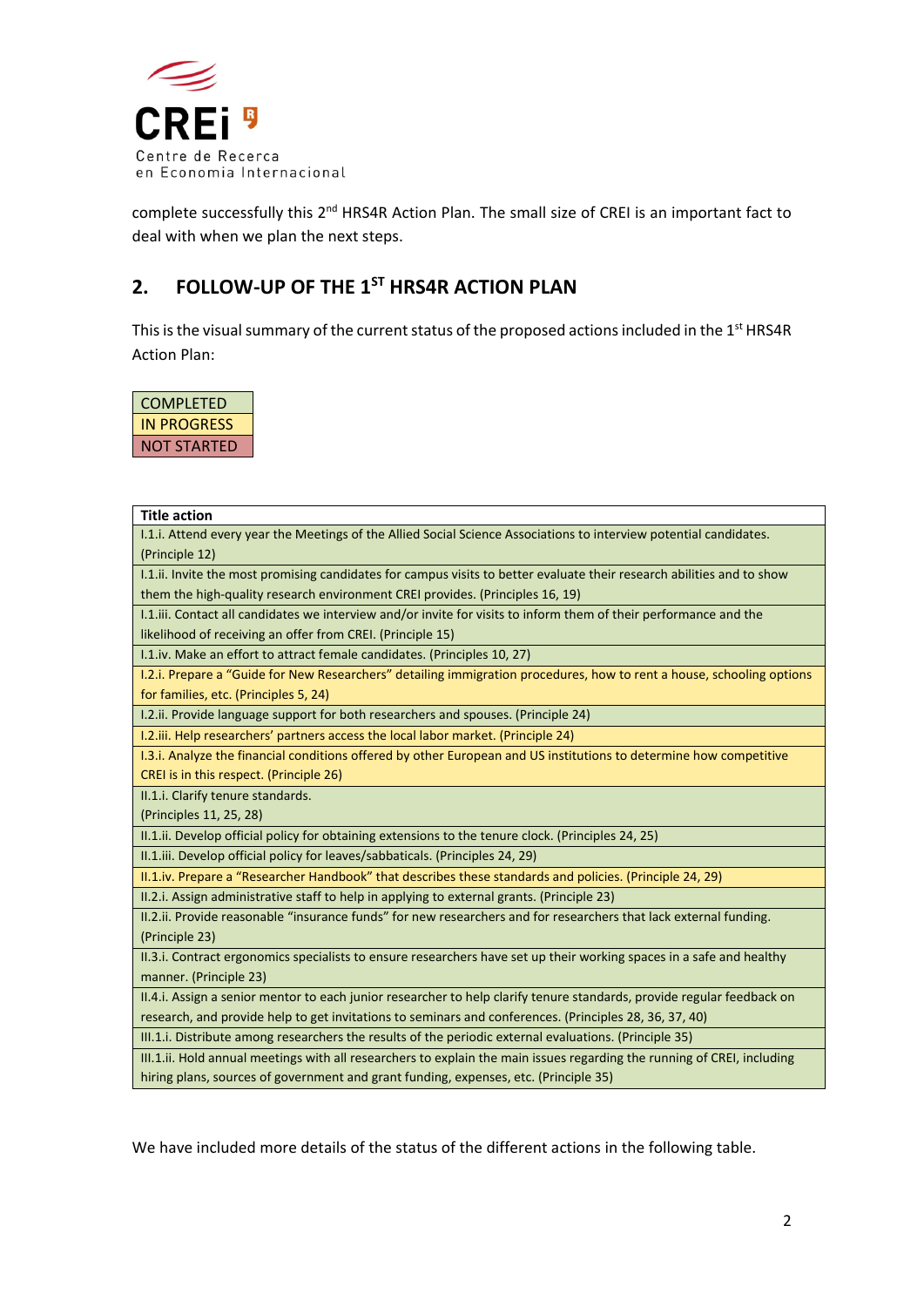

en Economia Internacional

| <b>Title action</b>               | <b>Timing</b> | Responsible | Indicator(s) / Target                                                                              | Action to be taken / Comments                                       | <b>New</b>     |
|-----------------------------------|---------------|-------------|----------------------------------------------------------------------------------------------------|---------------------------------------------------------------------|----------------|
|                                   |               | Unit        | <b>Current status</b>                                                                              |                                                                     | timing         |
|                                   |               |             | (as reported in the Interim Assessment)                                                            |                                                                     |                |
| I.1.i. Attend every year the      | May           | Recruitment | ASSA Meeting 2017: 0 researchers                                                                   | Recently the European Economic                                      | $\overline{a}$ |
| Meetings of the Allied Social     | 2016          | chair       | ASSA Meeting 2018: 3                                                                               | Association has announced their                                     |                |
| Science Associations to           |               |             |                                                                                                    | intention to organize an annual                                     |                |
| interview potential candidates.   |               |             | Due to budget restrictions, 2017 was the first year CREI has not been able to                      | European Job Market to be held in                                   |                |
| (Principle 12)                    |               |             | carry out the recruitment process as described in the above paragraphs.                            | December.                                                           |                |
|                                   |               |             | Nevertheless, it has been possible to reestablish the recruitment process for<br>2018.             | The EEA has asked the most                                          |                |
|                                   |               |             |                                                                                                    | important European research                                         |                |
|                                   |               |             | Initially it was planned 5 CREI researchers would attend the 2018 ASSA Meeting,                    | institutions in Economics to                                        |                |
|                                   |               |             | but due to weather problems only 3 of them could finally travel to Philadelphia.                   | support this new European Job                                       |                |
|                                   |               |             | The other 2 CREI researchers participated in the ASSA Meeting interviews                           | Market. For this reason, CREI has                                   |                |
|                                   |               |             | through videoconference as much as they could despite the distance and the                         | decided to attend the EEA only. In                                  |                |
|                                   |               |             | time difference.                                                                                   | light of the results of the                                         |                |
|                                   |               |             |                                                                                                    | 2018/2019 recruitment campaign<br>CREI will review its decision and |                |
|                                   |               |             | From now on, CREI will attend every year the Annual ASSA Meeting event though                      | may consider attending the ASSA                                     |                |
|                                   |               |             | there is no budget for hiring a new researcher, in order to "be in the market" in<br>future years. | Meeting event again.                                                |                |
|                                   |               |             |                                                                                                    |                                                                     |                |
|                                   |               |             | <b>COMPLETED</b>                                                                                   |                                                                     |                |
|                                   |               |             |                                                                                                    |                                                                     |                |
| I.1.ii. Invite the most promising | May           | Recruitment | 2018 Job-Market Campaign: 15 candidates invited                                                    | $\sim$                                                              |                |
| candidates for campus visits to   | 2016          | chair       |                                                                                                    |                                                                     |                |
| better evaluate their research    |               |             | <b>COMPLETED</b>                                                                                   |                                                                     |                |
| abilities and to show them the    |               |             |                                                                                                    |                                                                     |                |
| high-quality research             |               |             |                                                                                                    |                                                                     |                |
| environment CREI provides.        |               |             |                                                                                                    |                                                                     |                |
| (Principles 16, 19)               |               |             |                                                                                                    |                                                                     |                |
|                                   |               |             |                                                                                                    |                                                                     |                |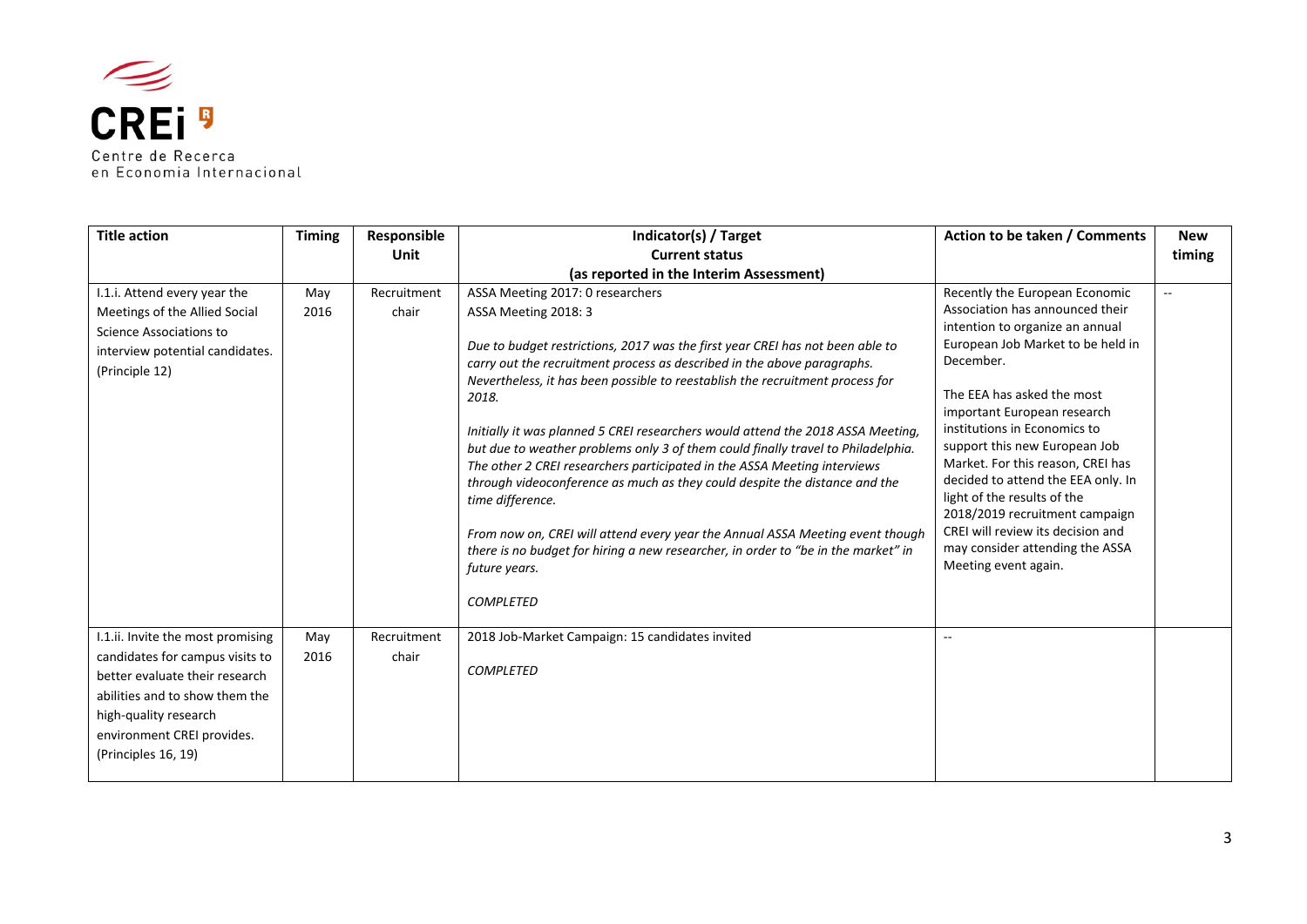

| <b>Title action</b>                                                                                                        | <b>Timing</b> | Responsible          | Indicator(s) / Target                                                                                                                                                                                                                                                                                                                                                                                                                                                                                                                                                                                                                                                                                                                                                                                                                                                                                                                                                                                                                            | Action to be taken / Comments                                                                                                                                                                                                                                                                                                                                                            | <b>New</b> |
|----------------------------------------------------------------------------------------------------------------------------|---------------|----------------------|--------------------------------------------------------------------------------------------------------------------------------------------------------------------------------------------------------------------------------------------------------------------------------------------------------------------------------------------------------------------------------------------------------------------------------------------------------------------------------------------------------------------------------------------------------------------------------------------------------------------------------------------------------------------------------------------------------------------------------------------------------------------------------------------------------------------------------------------------------------------------------------------------------------------------------------------------------------------------------------------------------------------------------------------------|------------------------------------------------------------------------------------------------------------------------------------------------------------------------------------------------------------------------------------------------------------------------------------------------------------------------------------------------------------------------------------------|------------|
|                                                                                                                            |               | <b>Unit</b>          | <b>Current status</b>                                                                                                                                                                                                                                                                                                                                                                                                                                                                                                                                                                                                                                                                                                                                                                                                                                                                                                                                                                                                                            |                                                                                                                                                                                                                                                                                                                                                                                          | timing     |
|                                                                                                                            |               |                      | (as reported in the Interim Assessment)                                                                                                                                                                                                                                                                                                                                                                                                                                                                                                                                                                                                                                                                                                                                                                                                                                                                                                                                                                                                          |                                                                                                                                                                                                                                                                                                                                                                                          |            |
| I.1.iii. Contact all candidates<br>we interview and/or invite for<br>visits to inform them of their<br>performance and the | May<br>2016   | Recruitment<br>chair | 2018 Job-Market Campaign: 34 candidates were interviewed<br>We have included this feedback in our Recruitment Procedure.                                                                                                                                                                                                                                                                                                                                                                                                                                                                                                                                                                                                                                                                                                                                                                                                                                                                                                                         | $\sim$ $\sim$                                                                                                                                                                                                                                                                                                                                                                            |            |
| likelihood of receiving an offer<br>from CREI. (Principle 15)                                                              |               |                      | <b>COMPLETED</b>                                                                                                                                                                                                                                                                                                                                                                                                                                                                                                                                                                                                                                                                                                                                                                                                                                                                                                                                                                                                                                 |                                                                                                                                                                                                                                                                                                                                                                                          |            |
| I.1.iv. Make an effort to attract<br>female candidates. (Principles<br>10, 27                                              | May<br>2017   | Recruitment<br>chair | 2018 Job-Market Campaign:<br>- Applications received: 102 female candidates out of a total of 394 (25.9%)<br>- Candidates interviewed: 6 female candidates out of a total of 34 (17.6%)<br>- Flyout candidates: 4 female candidates out of a total of 15 (26.7%)<br>During all the Recruitment Process we take actions to attract female candidates.<br>In our job advertisement we have included a statement to encourage female<br>candidates to send their application. In all the phases of the recruitment process<br>we have made sure women are well represented. In addition, we have started to<br>assess specifically the gender dimension in our recruitment statistics.<br>All these measures have been included in our Recruitment Procedures and will be<br>maintained and evaluated in the coming years.<br>Although the percentage of female candidates is relatively low, we have been able<br>to hire Victoria Vanasco, who was an Assistant Professor at Stanford GSB, to join<br>CREI in September 2018.<br><b>COMPLETED</b> | Although we think this action is<br>completed, as participation of<br>women in macroeconomics is lower<br>than in other fields, we understand<br>that we have to consider new ways<br>to promote female participation in<br>CREI activities and recruitment.<br>Moreover, we encourage and<br>analyze female participation in all<br>our activities and most of our<br>internal reports. |            |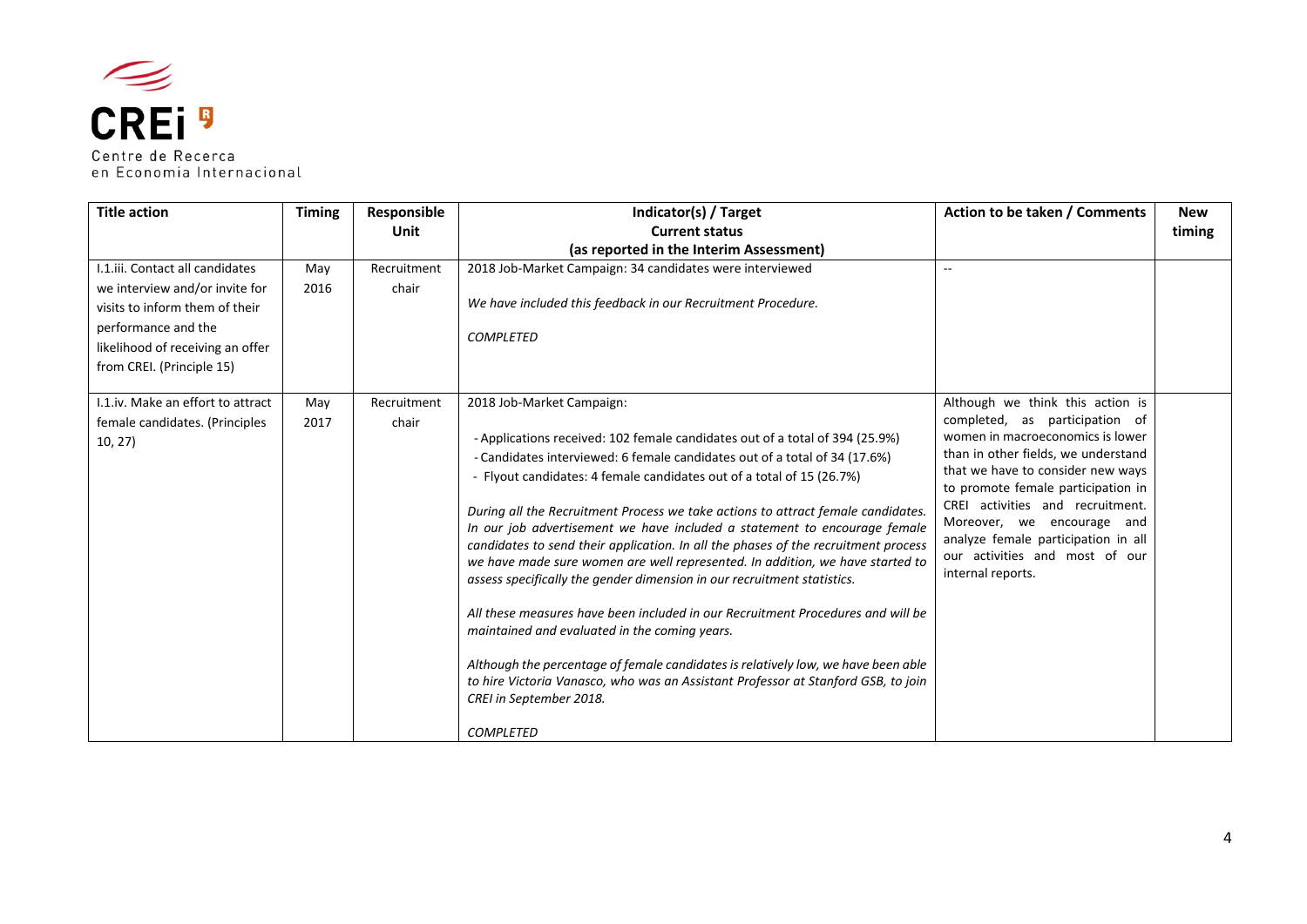

| <b>Title action</b>                                                                                                                                                        | <b>Timing</b>                    | Responsible                | Indicator(s) / Target                                                                                                                                                                                                                                                                                                                                                                                                                                                                                               | Action to be taken / Comments                                                                 | <b>New</b> |
|----------------------------------------------------------------------------------------------------------------------------------------------------------------------------|----------------------------------|----------------------------|---------------------------------------------------------------------------------------------------------------------------------------------------------------------------------------------------------------------------------------------------------------------------------------------------------------------------------------------------------------------------------------------------------------------------------------------------------------------------------------------------------------------|-----------------------------------------------------------------------------------------------|------------|
|                                                                                                                                                                            |                                  | Unit                       | <b>Current status</b>                                                                                                                                                                                                                                                                                                                                                                                                                                                                                               |                                                                                               | timing     |
|                                                                                                                                                                            |                                  |                            | (as reported in the Interim Assessment)                                                                                                                                                                                                                                                                                                                                                                                                                                                                             |                                                                                               |            |
| I.2.i. Prepare a "Guide for New<br>Researchers" detailing<br>immigration procedures, how<br>to rent a house, schooling<br>options for families, etc.<br>(Principles 5, 24) | Delayed<br>to May<br>2018        | <b>Business</b><br>Manager | Documentation and midterm survey responses.<br>This action has been delayed to May 2018.<br>This delay has arisen due to changes in CREI Direction and Management and the<br>fact that we did not have an immediate need to have this document prepared as<br>no researchers joined CREI in September 2017.<br>We are working on the "Guide for New Researchers" and we expect to have it<br>finished by May 2018 so that it can be helpful for the new CREI researcher, Victoria<br>Vanasco.<br><b>IN PROGRESS</b> | Finish the document "Guide for<br>New Researchers".                                           | May 2018   |
| I.2.ii. Provide language support<br>for both researchers and<br>spouses. (Principle 24)                                                                                    | May<br>2016                      | <b>Business</b><br>Manager | 55 classes per year (2017)<br>All CREI researchers and their spouses have the possibility to have Spanish or<br>Catalan classes arranged and paid for by CREI.<br><b>COMPLETED</b>                                                                                                                                                                                                                                                                                                                                  | $\overline{a}$                                                                                |            |
| I.2.iii. Help researchers'<br>partners access the local labor<br>market. (Principle 24)                                                                                    | Delayed<br>to<br>October<br>2018 | <b>Business</b><br>Manager | Midterm survey responses<br>We have contacted an agency who can help with this issue and we have to analyze<br>the terms and conditions to work with them.<br><b>IN PROGRESS</b>                                                                                                                                                                                                                                                                                                                                    | Continue exploring new ways to<br>help researchers' spouses access<br>the local labor market. | 2019       |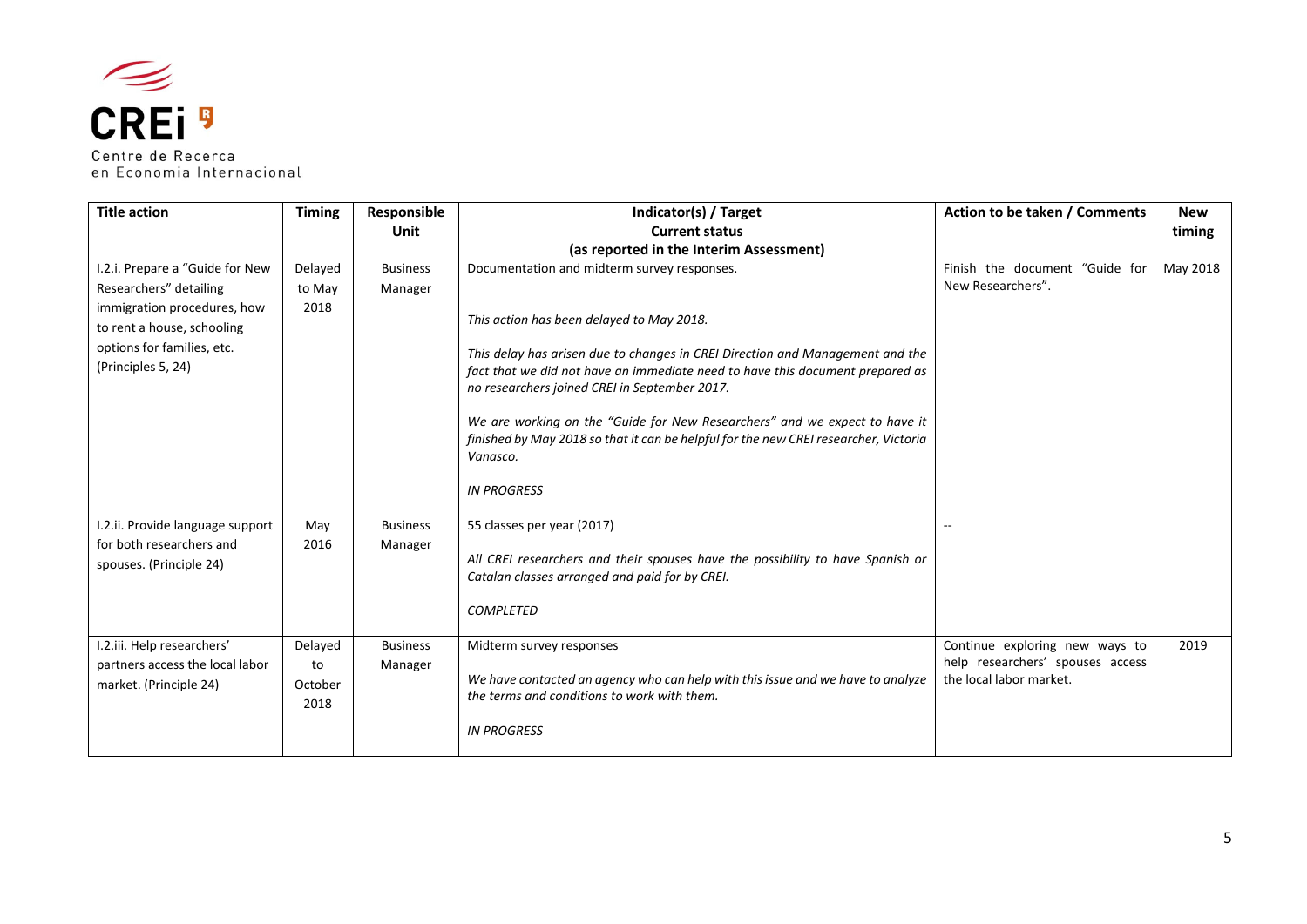

| <b>Title action</b>                                                                                                                                                       | <b>Timing</b> | Responsible<br>Unit        | Indicator(s) / Target<br><b>Current status</b>                                                                                                                                                                                                          | Action to be taken / Comments                                                    | <b>New</b><br>timing |
|---------------------------------------------------------------------------------------------------------------------------------------------------------------------------|---------------|----------------------------|---------------------------------------------------------------------------------------------------------------------------------------------------------------------------------------------------------------------------------------------------------|----------------------------------------------------------------------------------|----------------------|
|                                                                                                                                                                           |               |                            | (as reported in the Interim Assessment)                                                                                                                                                                                                                 |                                                                                  |                      |
| I.3.i. Analyze the financial<br>conditions offered by other<br>European and US institutions<br>to determine how competitive<br>CREI is in this respect.<br>(Principle 26) | May<br>2018   | <b>Business</b><br>Manager | Internal report<br>We are gathering information from other institutions and preparing the Internal<br>Report.<br><b>IN PROGRESS</b>                                                                                                                     | Finish the analysis. Design<br>periodical reports to update this<br>information. | Dec 2019             |
| II.1.i. Clarify tenure standards.<br>(Principles 11, 25, 28)                                                                                                              | May<br>2016   | Senior<br>committee        | Midterm survey responses<br>The document "Policy on tenure promotion" has been published and provided to<br>all CREI researchers.<br><b>COMPLETED</b>                                                                                                   | $\overline{\phantom{a}}$                                                         |                      |
| II.1.ii. Develop official policy<br>for obtaining extensions to the<br>tenure clock. (Principles 24,<br>25)                                                               | May<br>2016   | Senior<br>committee        | Midterm survey responses<br>This aspect has been included in the document "Policy on tenure promotion"<br>discussed above.<br><b>COMPLETED</b>                                                                                                          | $\sim$                                                                           |                      |
| II.1.iii. Develop official policy<br>for leaves/sabbaticals.<br>(Principles 24, 29)                                                                                       | May<br>2016   | Senior<br>committee        | Midterm survey responses<br>The document "CREI Employment conditions" has been published and provided to<br>all CREI researchers. One of the aspects included in this document is the<br>requirements to obtain a leave of absence.<br><b>COMPLETED</b> |                                                                                  |                      |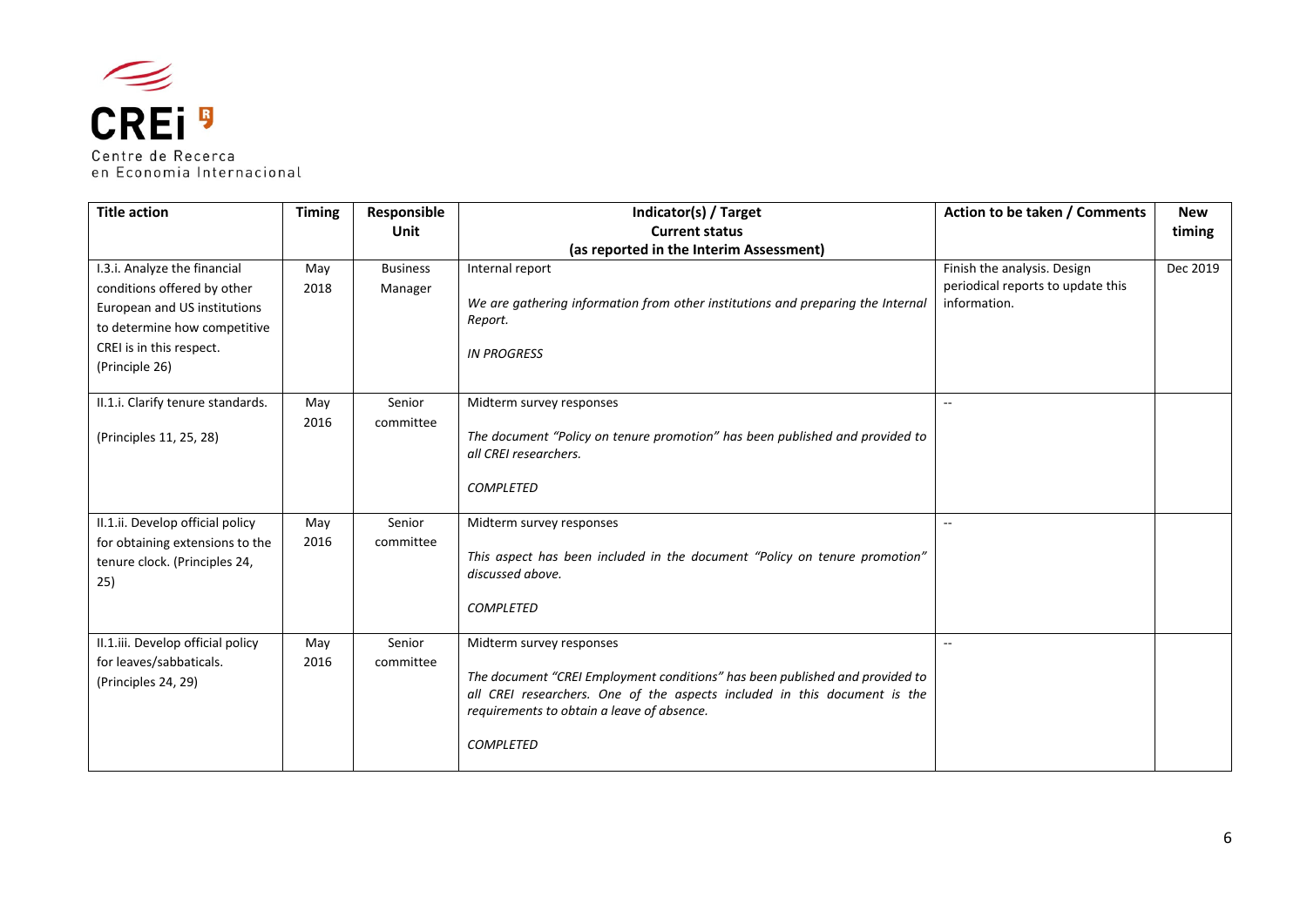

| <b>Title action</b>                                                                                                                                     | <b>Timing</b>             | Responsible                | Indicator(s) / Target                                                                                                                                                                                                                                                                                             | Action to be taken / Comments                                                          | <b>New</b> |
|---------------------------------------------------------------------------------------------------------------------------------------------------------|---------------------------|----------------------------|-------------------------------------------------------------------------------------------------------------------------------------------------------------------------------------------------------------------------------------------------------------------------------------------------------------------|----------------------------------------------------------------------------------------|------------|
|                                                                                                                                                         |                           | Unit                       | <b>Current status</b>                                                                                                                                                                                                                                                                                             |                                                                                        | timing     |
|                                                                                                                                                         |                           |                            | (as reported in the Interim Assessment)                                                                                                                                                                                                                                                                           |                                                                                        |            |
| II.1.iv. Prepare a "Researcher<br>Handbook" that describes<br>these standards and policies.<br>(Principle 24, 29)                                       | Delayed<br>to May<br>2018 | Senior<br>committee        | Documentation and midterm survey responses<br>Although basically all the information to be included in the "Researcher<br>Handbook" has been published and communicated to all CREI researchers, we are<br>preparing a summary, which will be distributed to CREI staff in the next months.<br><b>IN PROGRESS</b> | Finish the document, publish it and<br>design the procedure to update it<br>regularly. | Dec 2018   |
| II.2.i. Assign administrative<br>staff to help in applying to<br>external grants. (Principle 23)                                                        | May<br>2016               | <b>Business</b><br>Manager | Midterm survey responses<br>All CREI researchers have an administrative assistant who helps them apply to<br>external grants and helps them with all administrative tasks.<br><b>COMPLETED</b>                                                                                                                    | $-$                                                                                    |            |
| II.2.ii. Provide reasonable<br>"insurance funds" for new<br>researchers and for<br>researchers that lack external<br>funding. (Principle 23)            | May<br>2016               | <b>Business</b><br>Manager | Midterm survey responses<br>"Insurance funds" are included in our offer to CREI candidates.<br><b>COMPLETED</b>                                                                                                                                                                                                   | $\overline{a}$                                                                         |            |
| II.3.i. Contract ergonomics<br>specialists to ensure<br>researchers have set up their<br>working spaces in a safe and<br>healthy manner. (Principle 23) | May<br>2016               | <b>Business</b><br>Manager | 1 visit / year<br>Ergonomics specialists visit CREI once a year to evaluate and give advice on<br>researchers' working spaces.<br><b>COMPLETED</b>                                                                                                                                                                | It has been established as a yearly<br>procedure.                                      |            |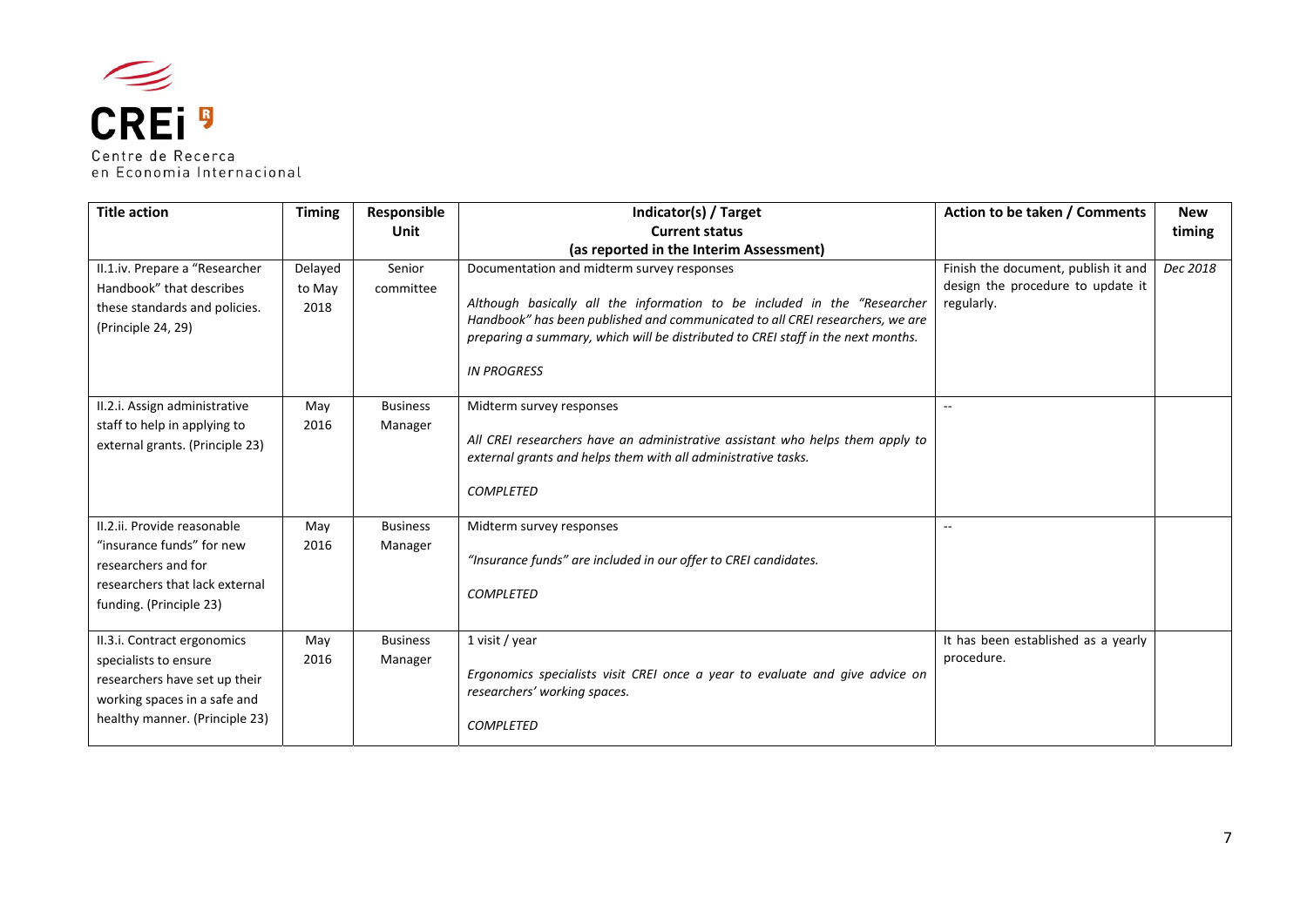

| <b>Title action</b>                                                                                                                                                                                                                                | <b>Timing</b> | Responsible<br>Unit                        | Indicator(s) / Target<br><b>Current status</b>                                                                                                                                                                                                                        | Action to be taken / Comments                                                                  | <b>New</b><br>timing |
|----------------------------------------------------------------------------------------------------------------------------------------------------------------------------------------------------------------------------------------------------|---------------|--------------------------------------------|-----------------------------------------------------------------------------------------------------------------------------------------------------------------------------------------------------------------------------------------------------------------------|------------------------------------------------------------------------------------------------|----------------------|
|                                                                                                                                                                                                                                                    |               |                                            | (as reported in the Interim Assessment)                                                                                                                                                                                                                               |                                                                                                |                      |
| II.4.i. Assign a senior mentor to<br>each junior researcher to help<br>clarify tenure standards,<br>provide regular feedback on<br>research, and provide help to<br>get invitations to seminars and<br>conferences. (Principles 28, 36,<br>37, 40) | May<br>2016   | Senior<br>committee                        | Midterm survey responses<br>Senior mentors have been assigned to CREI Junior researchers.<br><b>COMPLETED</b>                                                                                                                                                         | $\overline{a}$                                                                                 |                      |
| III.1.i. Distribute among<br>researchers the results of the<br>periodic external evaluations.<br>(Principle 35)                                                                                                                                    | May<br>2016   | Director and<br><b>Business</b><br>Manager | Midterm survey responses<br>On December 1, 2017, CREI had its 3-year external evaluation, obtaining the<br>maximum score possible ("A"). The conclusions of the evaluation report where<br>communicated to CREI researchers on February 19, 2018.<br><b>COMPLETED</b> | $\mathbf{u}$                                                                                   |                      |
| III.1.ii. Hold annual meetings<br>with all researchers to explain<br>the main issues regarding the<br>running of CREI, including<br>hiring plans, sources of<br>government and grant<br>funding, expenses, etc.<br>(Principle 35)                  | May<br>2017   | Director and<br><b>Business</b><br>Manager | Midterm survey responses<br>In 2016 and 2017 we held annual meetings for this purpose and we will continue<br>with this practice in the next years.<br><b>COMPLETED</b>                                                                                               | These meetings are held several<br>times a year in order to keep CREI<br>researchers informed. |                      |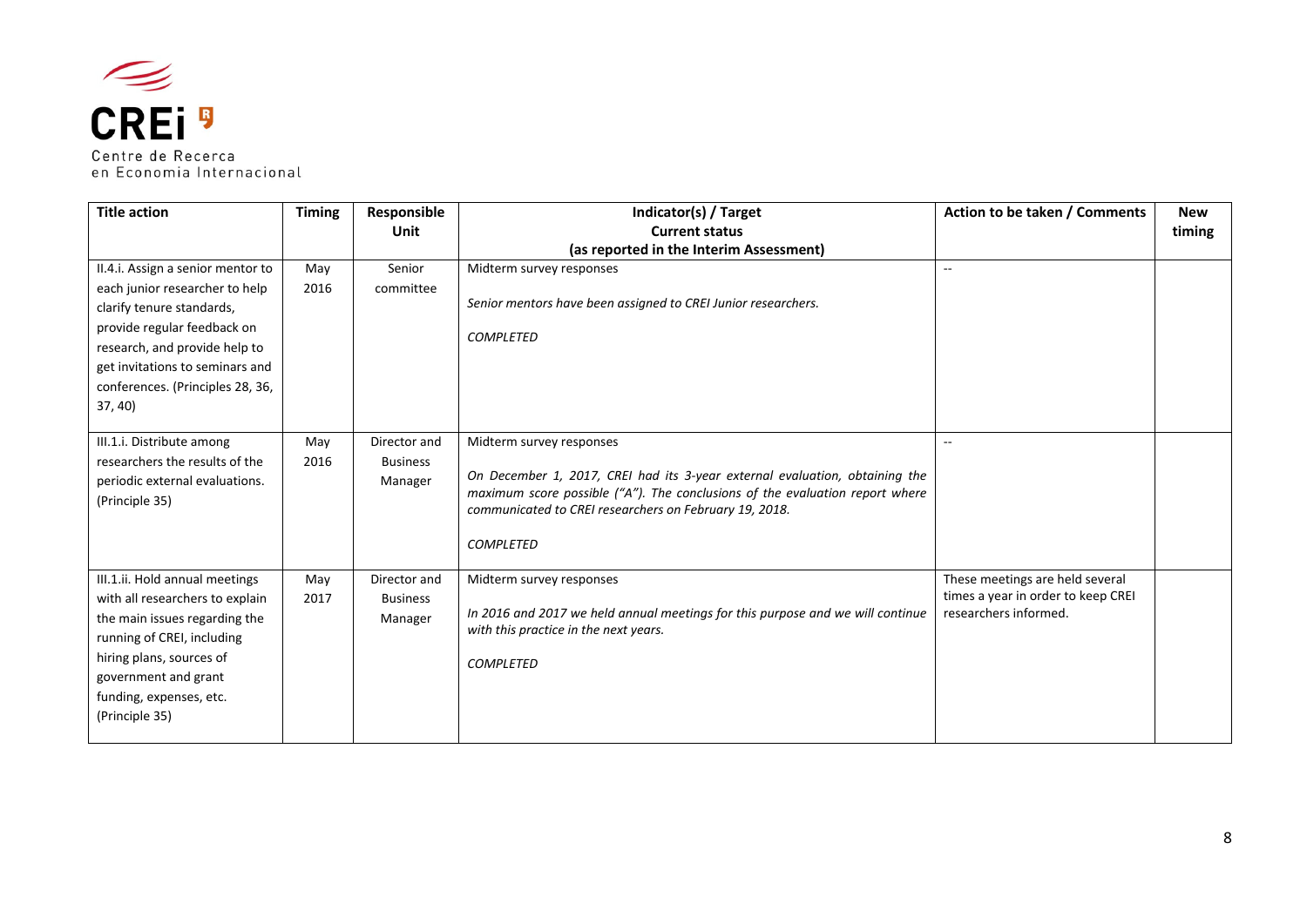

## **3. 2nd HRS4R ACTION PLAN**

As shown in the table before, there are some actions from the 1<sup>st</sup> Action Plan to be completed and other actions that, although they are completed, they have to be implemented as standard CREI procedure.

Having discussed the results of the 1<sup>st</sup> Action Plan and the results of the assessment review, the actions to carry out during the 2<sup>nd</sup> HRS4R Action Plan consist of the continuation of 5 actions from the 1<sup>st</sup> Action Plan and 3 new actions related to researchers' career and compensation and governance:

| <b>No</b>      | C&C<br>Princ. | <b>Proposed action</b>                                                                                                                                                                                                                                                                                                                                                                                                                                                  |
|----------------|---------------|-------------------------------------------------------------------------------------------------------------------------------------------------------------------------------------------------------------------------------------------------------------------------------------------------------------------------------------------------------------------------------------------------------------------------------------------------------------------------|
| 1              | 10            | (I.1.iv) Make an effort to attract female candidates. Action completed but it needs<br>periodic update.<br>- Find new ways to increase women's participation in CREI activities.<br>- Record women's participation in our internal reports (CREI recruitment report, CREI<br>activities report, etc.).<br>- Design internal procedures to ensure a gender perspective is taken into account in<br>all CREI activities.<br>Responsible Unit: Director / Business Manager |
|                |               | <b>Timing: 2021</b>                                                                                                                                                                                                                                                                                                                                                                                                                                                     |
| $\overline{2}$ | 5             | (I.2.i.) Finish the "Guide for New Researchers".                                                                                                                                                                                                                                                                                                                                                                                                                        |
|                |               | - Finish the document.<br>- Design internal procedures to review and update periodically its content.<br>Responsible Unit: Business Manager<br>Timing: May 2018                                                                                                                                                                                                                                                                                                         |
| 3              | 24            | (I.2.iii) Continue exploring new ways to help researchers' spouses access the local<br>labor market.                                                                                                                                                                                                                                                                                                                                                                    |
|                |               | Responsible Unit: Business Manager<br><b>Timing: 2019</b>                                                                                                                                                                                                                                                                                                                                                                                                               |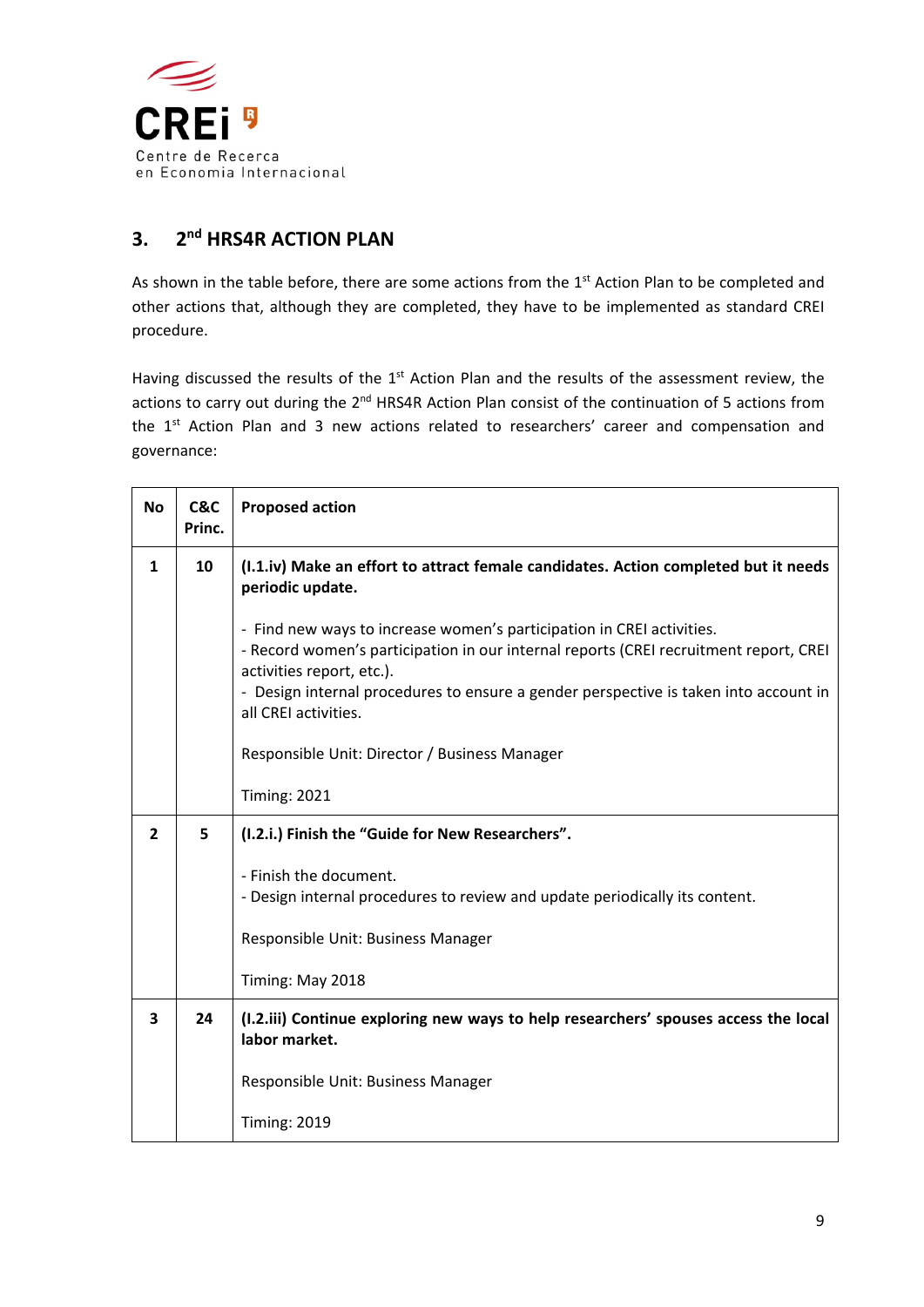

| <b>No</b> | C&C<br>Princ. | <b>Proposed action</b>                                                                                                                                                                                                                                 |
|-----------|---------------|--------------------------------------------------------------------------------------------------------------------------------------------------------------------------------------------------------------------------------------------------------|
| 4         | 26            | (I.3.i.) Finish the analysis of financial conditions offered by other European and US<br>institutions.<br>- Finish the document.<br>- Design internal procedures to review and update periodically its contents.<br>Responsible Unit: Business Manager |
|           |               | Timing: December 2019                                                                                                                                                                                                                                  |
| 5         | 24,29         | (II.1.iv) Finish the "Researcher Handbook".                                                                                                                                                                                                            |
|           |               | - Finish the document and publish it.<br>- Design internal procedures to review and update periodically its contents.                                                                                                                                  |
|           |               | Responsible Unit: Business Manager                                                                                                                                                                                                                     |
|           |               | Timing: December 2018                                                                                                                                                                                                                                  |
| 6         | 13            | Develop the CREI OTM-R policy.                                                                                                                                                                                                                         |
|           |               | - Approve the CREI OTM-R policy and make it public through CREI's website.<br>- Design internal procedures to apply the CREI OTM-R policy.                                                                                                             |
|           |               | Responsible Unit: Business Manager                                                                                                                                                                                                                     |
|           |               | <b>Timing: 2021</b>                                                                                                                                                                                                                                    |
| 7         | $\mathbf{2}$  | Code of Conduct.                                                                                                                                                                                                                                       |
|           |               | - Design a CREI Code of Conduct aligned with the principles of the C&C.<br>- Formal approval of this Code of Conduct.<br>- Implementation of the Code of Conduct along the CREI organization.                                                          |
|           |               | Responsible Unit: Business Manager                                                                                                                                                                                                                     |
|           |               | <b>Timing: 2021</b>                                                                                                                                                                                                                                    |